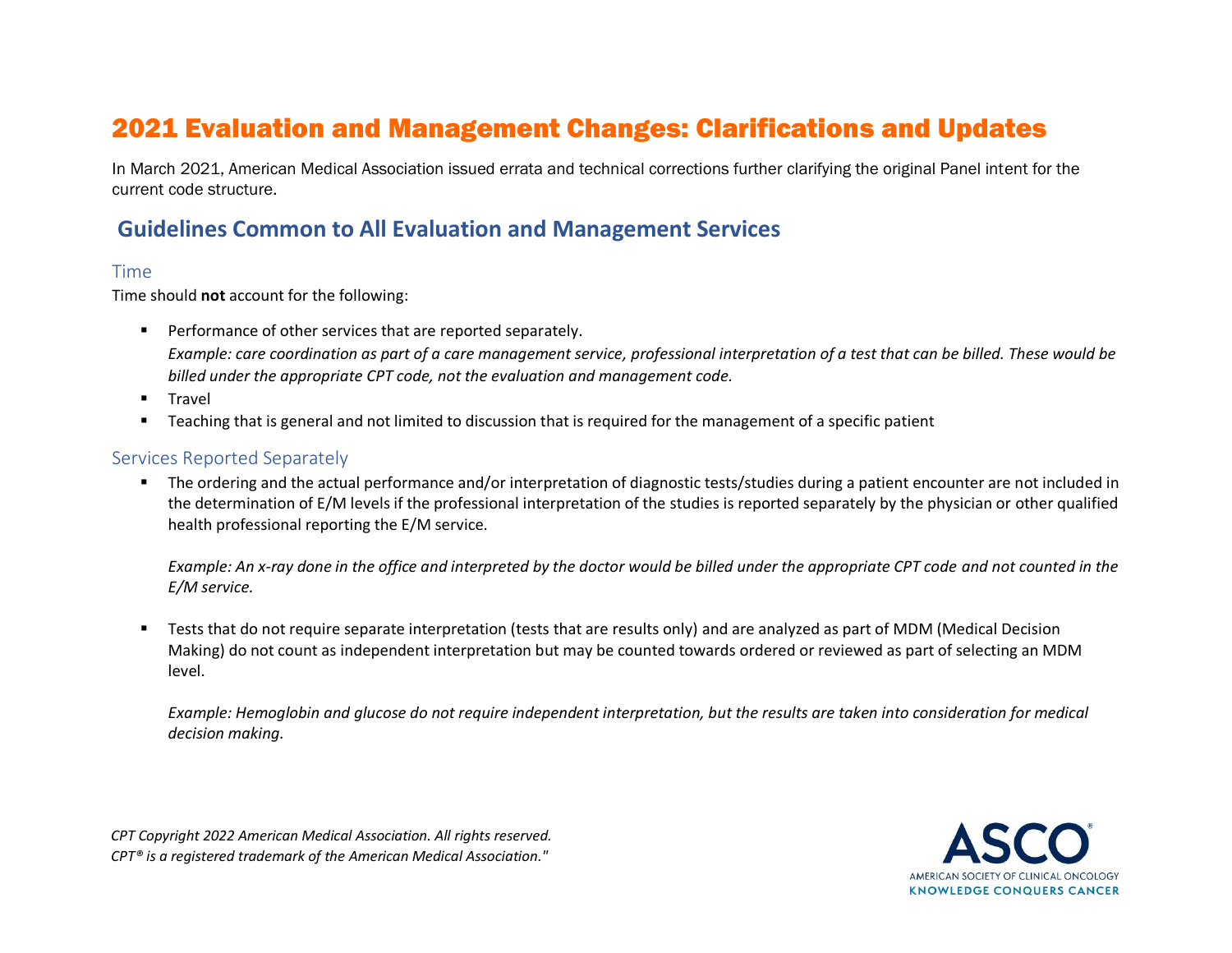### Number and Complexity of Problems Addressed at the Encounter

**•** Presenting problems that are likely to represent a highly morbid condition may contribute to the MDM even when the ultimate diagnosis is not highly morbid. The assessment and/or treatment should be consistent with the probable nature of the condition.

*Example: A patient may present with lower extremity swelling requiring an ultrasound to rule out pulmonary embolism as they are at risk due to the treatment the patient is receiving. The decision was made to hold treatment until the PE is ruled out. This contributes to the MDM of the encounter.* 

### Amount/Complexity of Data Reviewed and Analyzed

■ Ordering a test may include those considered, but not selected after shared decision making. A patient may request diagnostic imaging that is not necessary for their condition and discussion of the lack of benefit may be required. Also, a test may normally be performed, but due to the risk for a specific patient the test is not ordered. These considerations must be documented.

*Example: A patient with known cancer has a lung nodule on imaging. A biopsy is determined to be needed but cannot be performed due* to performance status of the patient. Physician would document the rationale and be considered in medical decision making.

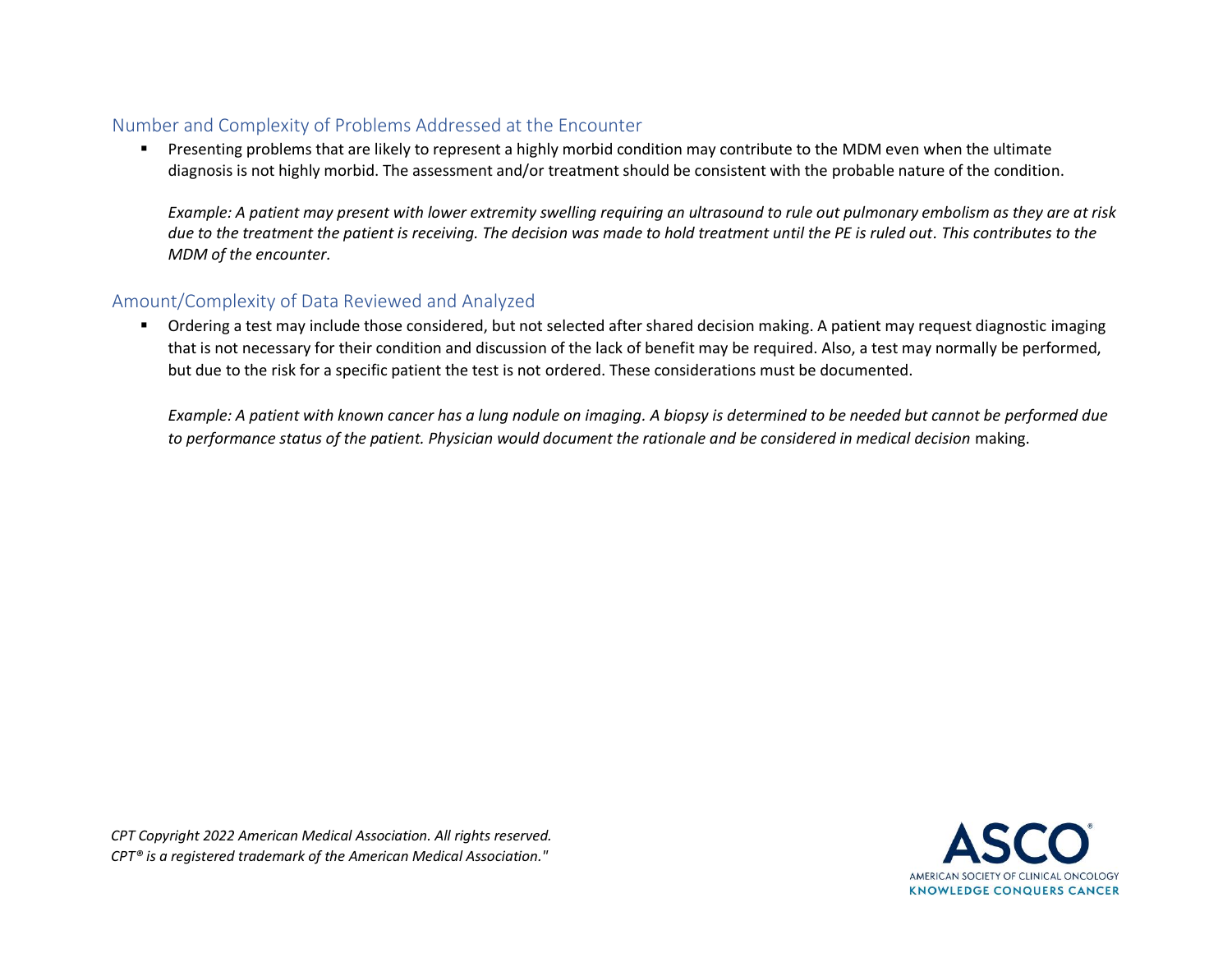# Updated Definitions and Clarifications



Risk of condition  $\neq$  risk of management

| Risk of patient management refers to ris |  |
|------------------------------------------|--|
| from treatment                           |  |

"Analyzed" refers to process of using data elements in the thought process for diagnosis, evaluation, or treatment of patient.



Pulse oximetry not a test for the purposes of data elements reviewed and analyzed.

### **Unique tests**

- Defined by CPT<sup>®</sup> code set.
- $\blacksquare$  Multiple results of the same test = 1 element
- Overlapping elements are not unique, even with distinct CPT ® codes.

### **Sources**

- Physician/QHP in a different group.
- $\blacksquare$  All materials from any one source = 1 element

### **Elements**

■ Combo of elements can be summed.

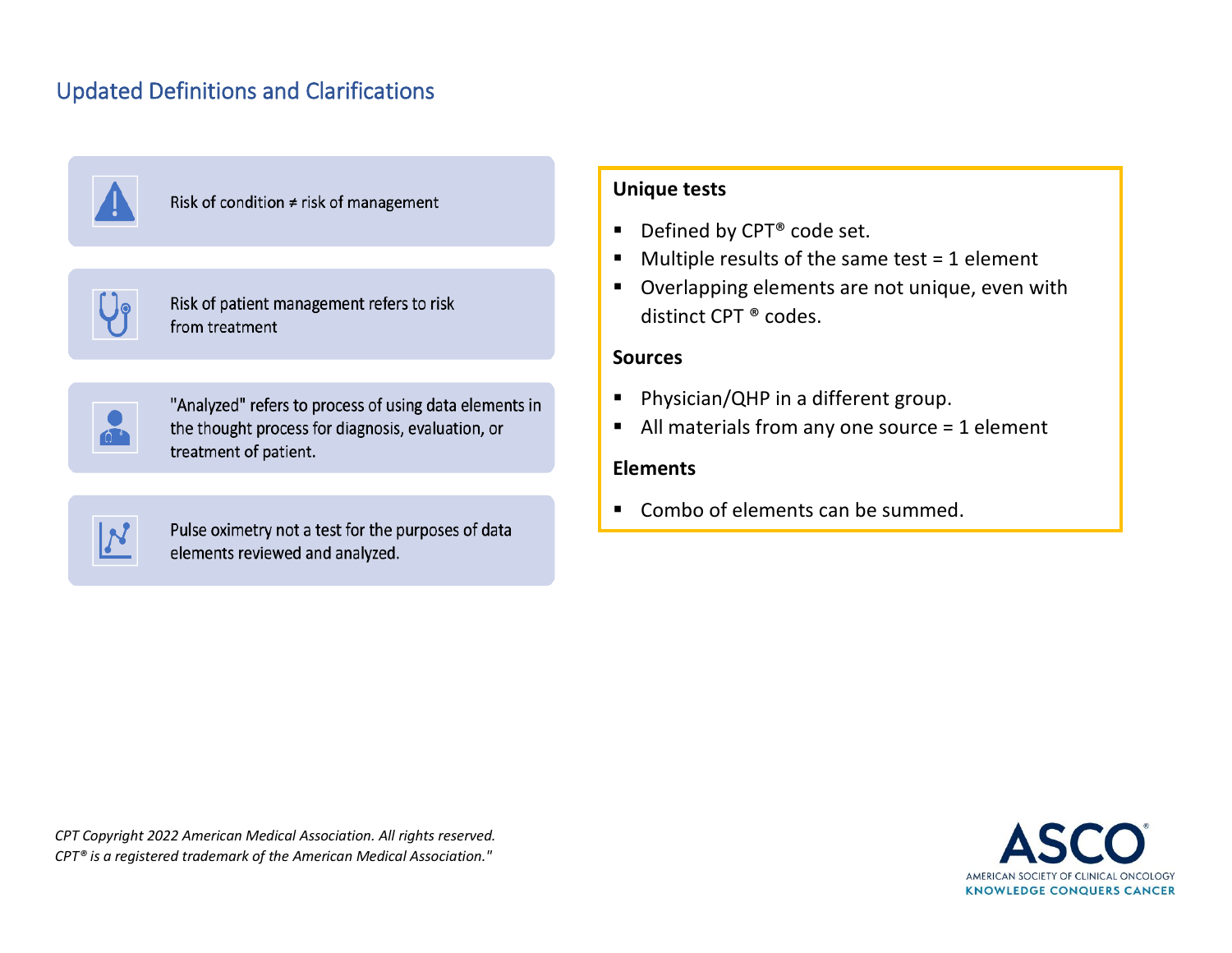## What constitutes a discussion?



# **Discussions are**

Interactive. Provider to provider In a short timeframe after a visit. (1-2 days) Counted once in MDM



# **Discussions are not**

Notes/exchanges within progress notes. Always on the date of encounter. Required to be in person.

## What qualifies as an independent historian?



Independent historian: must be obtained directly from historian, but not necessarily in person. Document why independent history is needed.

## What are the surgery criteria?





Emergent Performed immediately or without delay

- Includes minor and major procedures
- Defined by common meaning, not surgical package classification
- Risk factors are relevant to patient and procedure
- Evidence-based risk factors can be used in assessing risk (not required).

*CPT Copyright 2022 American Medical Association. All rights reserved. CPT® is a registered trademark of the American Medical Association."*